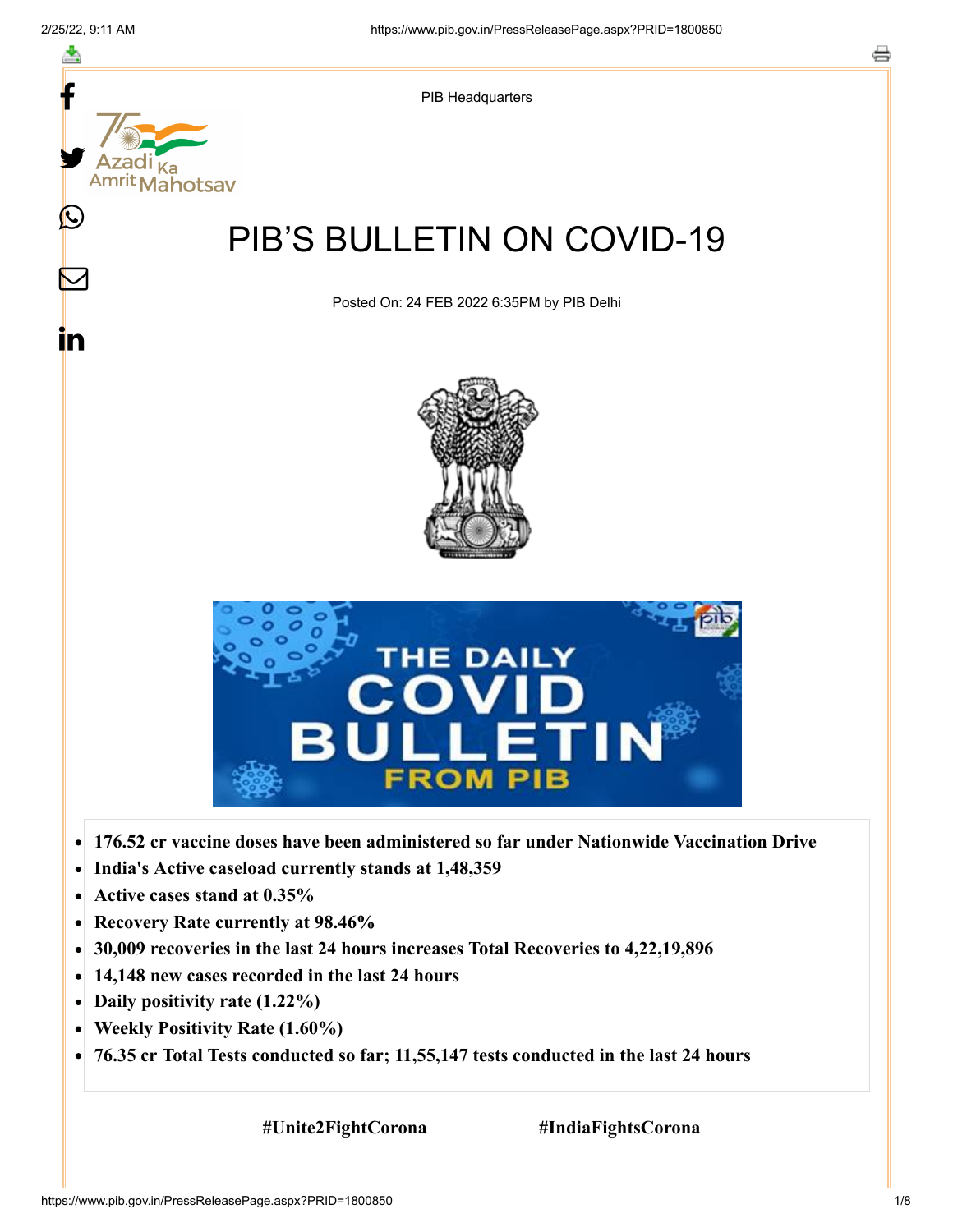f

y.

#### **PRESS INFORMATION BUREAU**

# **MINISTRY OF INFORMATION & BROADCASTING**

### **GOVERNMENT OF INDIA**

**\*\*\*\*\*** 

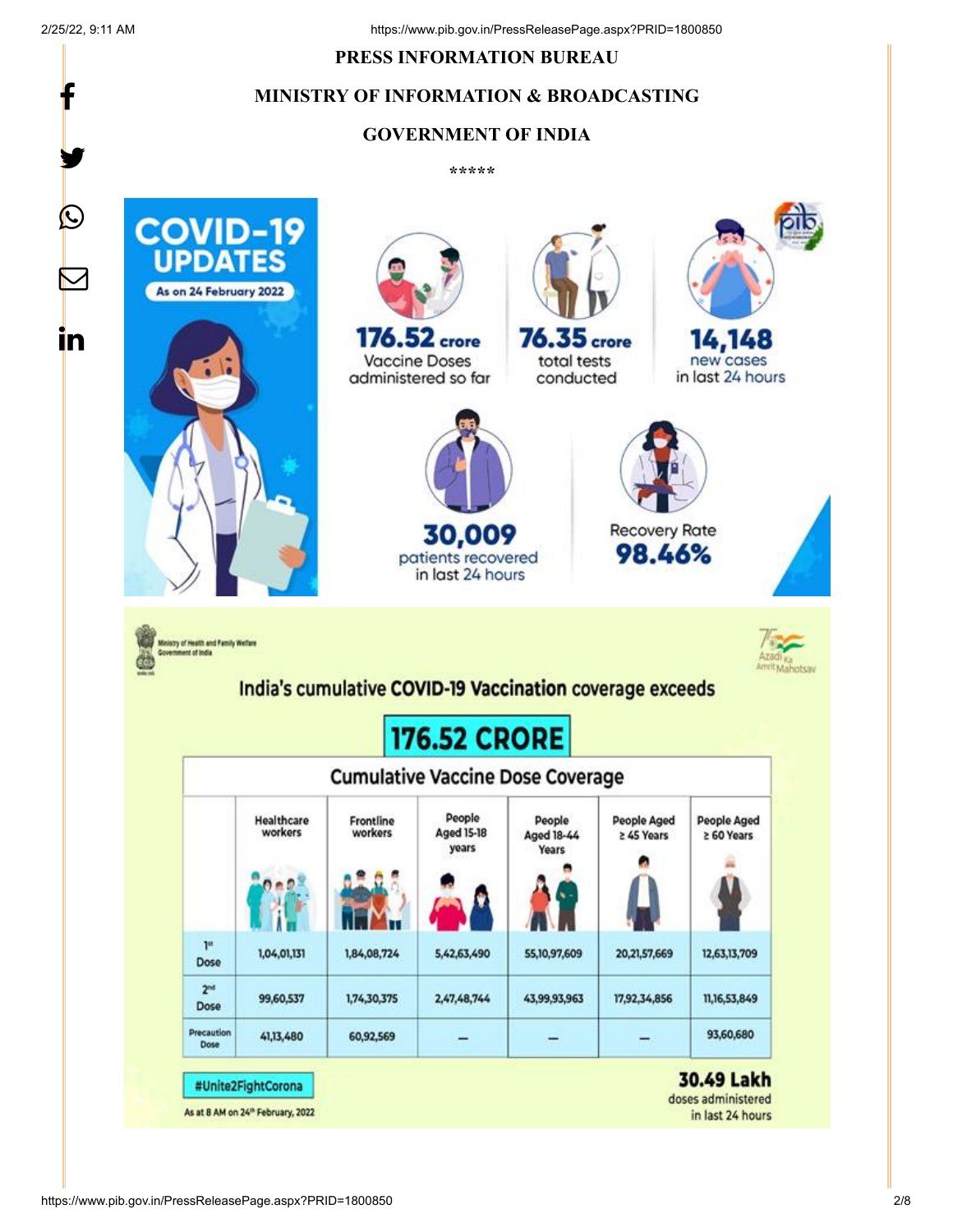f

y.

 $\bm{\mathcal{Q}}$ 

 $\bm{\nabla}$ 

in

**India's Cumulative COVID-19 Vaccination Coverage exceeds 176.52 Cr**

**More than 30.49 lakh Vaccine Doses administered in the last 24 hours**

**Recovery Rate currently stands at 98.46%**

**14,148 New Cases reported in the last 24 hours**

**India's Active Caseload currently stands at 1,48,359**

**Weekly Positivity Rate is presently at 1.60%**

With the administration of **more than 30.49 lakh Doses (30,49,988)** vaccine doses in the last 24 hours, India's COVID-19 vaccination coverage has exceeded **176.52 Cr (1,76,52,31,385)** as per provisional reports till 7 am today.

This has been achieved through 2,01,49,530 sessions. The break-up of the cumulative figure as per the provisional report till 7 am today include:

| <b>Cumulative Vaccine Dose Coverage</b> |                        |              |  |  |
|-----------------------------------------|------------------------|--------------|--|--|
| <b>HCWs</b>                             | $1st$ Dose             | 1,04,01,131  |  |  |
|                                         | $2nd$ Dose             | 99,60,537    |  |  |
|                                         | <b>Precaution Dose</b> | 41,13,480    |  |  |
| <b>FLWs</b>                             | $1st$ Dose             | 1,84,08,724  |  |  |
|                                         | $2nd$ Dose             | 1,74,30,375  |  |  |
|                                         | <b>Precaution Dose</b> | 60,92,569    |  |  |
| Age Group 15-18 years                   | $1st$ Dose             | 5,42,63,490  |  |  |
|                                         | $2nd$ Dose             | 2,47,48,744  |  |  |
| Age Group 18-44 years                   | $1st$ Dose             | 55,10,97,609 |  |  |
|                                         |                        |              |  |  |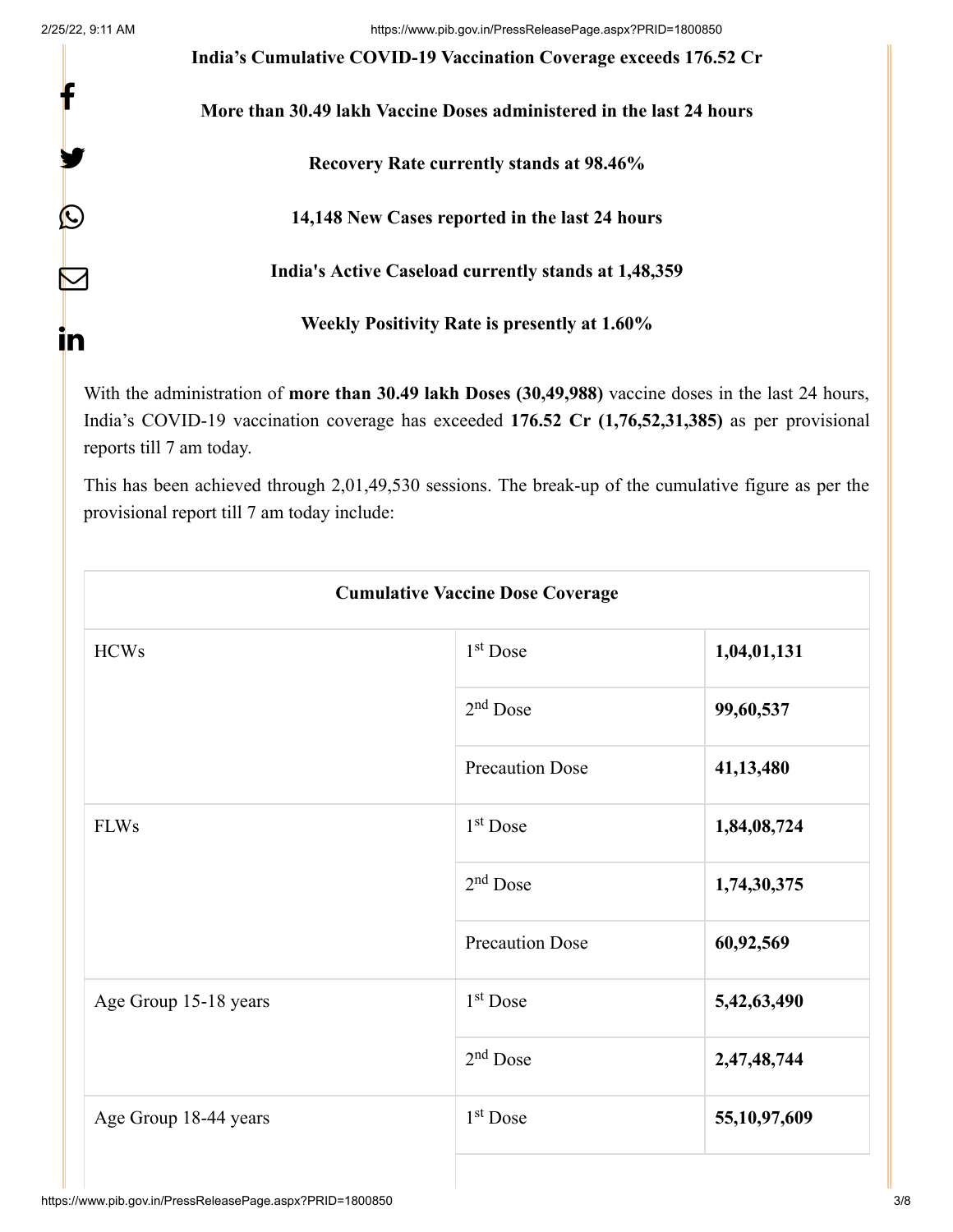| f          |                        | $2nd$ Dose             | 43,99,93,963    |
|------------|------------------------|------------------------|-----------------|
| Y          | Age Group 45-59 years  | $1st$ Dose             | 20,21,57,669    |
| $\bigcirc$ |                        | $2nd$ Dose             | 17,92,34,856    |
|            | Over 60 years          | $1st$ Dose             | 12,63,13,709    |
| in         |                        | $2nd$ Dose             | 11, 16, 53, 849 |
|            |                        | <b>Precaution Dose</b> | 93,60,680       |
|            | <b>Precaution Dose</b> |                        | 1,95,66,729     |
|            | Total                  |                        | 1,76,52,31,385  |

**30,009** patients have recovered in the last 24 hours and the cumulative tally of recovered patients (since the beginning of the pandemic) is now at **4,22,19,896.**

Consequently, India's recovery rate stands at **98.46%.**



**14,148 new cases** were reported in the last 24 hours.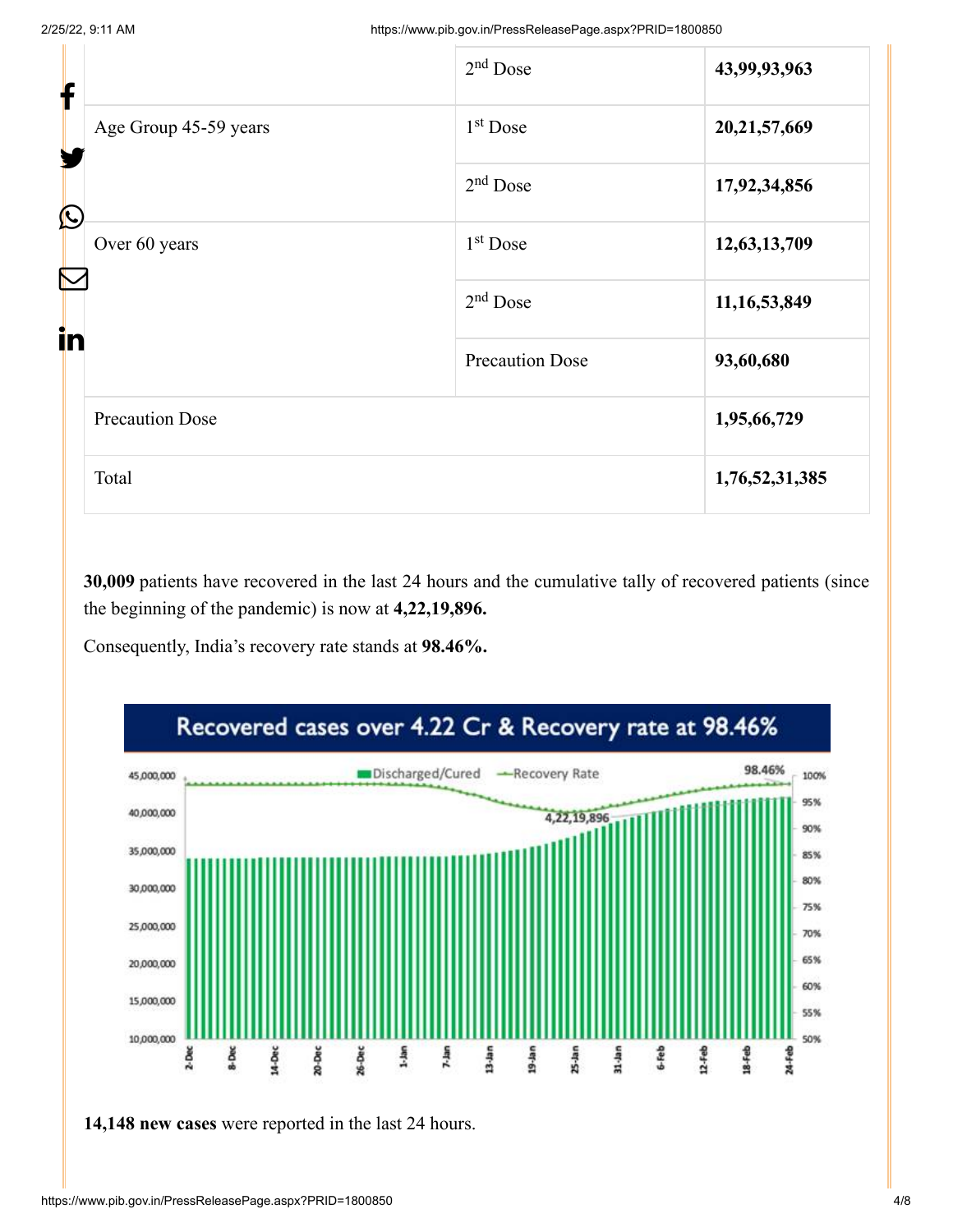2/25/22, 9:11 AM https://www.pib.gov.in/PressReleasePage.aspx?PRID=1800850



India's Active Caseload is presently at **1,48,359.** Active cases constitute **0.35%** of the country's total Positive Cases**.**



The testing capacity across the country continues to be expanded. The last 24 hours saw a total of **11,55,147** tests being conducted. India has so far conducted over **76.35 Cr (76,35,69,165**) cumulative tests.

While testing capacity has been enhanced across the country, **Weekly Positivity Rate** in the country currently **stands at 1.60%** and the **Daily Positivity rate is reported to be 1.22%.**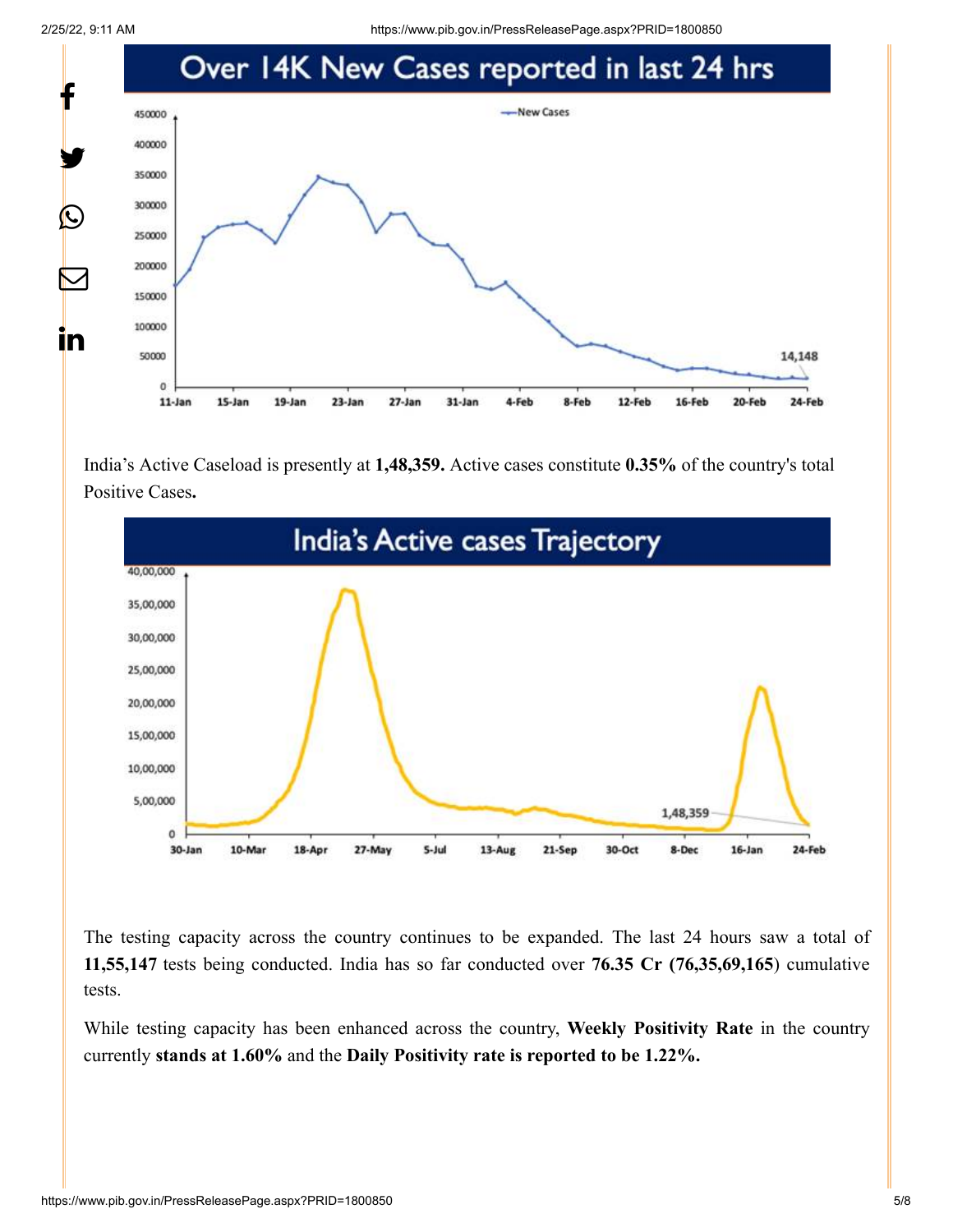2/25/22, 9:11 AM https://www.pib.gov.in/PressReleasePage.aspx?PRID=1800850



<https://www.pib.gov.in/PressReleasePage.aspx?PRID=1800684>

# **Update on COVID-19 Vaccine Availability in States/UTs**

# **Nearly 173 Crore vaccine doses provided to States/UTs**

### **More than 10.79 Crore balance and unutilized vaccine doses still available with States/UTs**

The Union Government is committed to accelerating the pace and expanding the scope of COVID-19 vaccination throughout the country. The nationwide COVID 19 vaccination started on  $16<sup>th</sup>$  January 2021. The new phase of universalization of COVID-19 vaccination commenced from 21<sup>st</sup> June 2021. The vaccination drive has been ramped up through availability of more vaccines, advance visibility of vaccine availability to States and UTs for enabling better planning by them, and streamlining the vaccine supply chain.

As part of the nationwide vaccination drive, Government of India has been supporting the States and UTs by providing them COVID Vaccines free of cost. In the new phase of the universalization of the COVID19 vaccination drive, the Union Government will procure and supply (free of cost) 75% of the vaccines being produced by the vaccine manufacturers in the country to States and UTs.

| <b>VACCINE DOSES</b> | $(As on 24th$ February 2022) |
|----------------------|------------------------------|
| <b>SUPPLIED</b>      | 1,72,98,29,370               |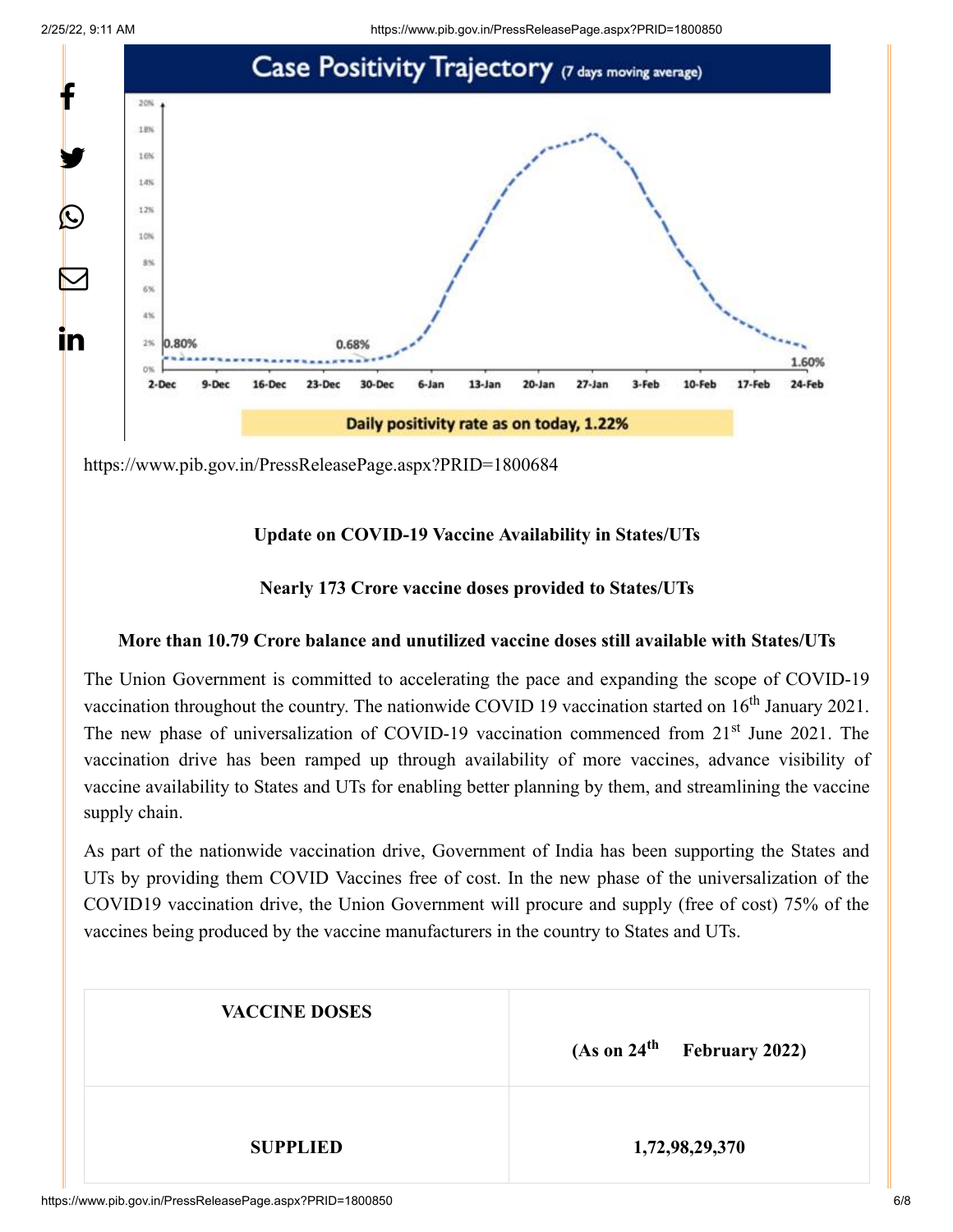| 10,79,75,272                                                                                                                                                                                                                                                                                                |
|-------------------------------------------------------------------------------------------------------------------------------------------------------------------------------------------------------------------------------------------------------------------------------------------------------------|
|                                                                                                                                                                                                                                                                                                             |
| Nearly 173 crore (1,72,98,29,370) vaccine doses have been provided to States/UTs so far through Govt.<br>$\rightarrow$ India (free of cost channel) and through direct state procurement category.<br>More than 10.79 Cr (10,79,75,272) balance and unutilized COVID Vaccine doses are still available with |
| https://www.pib.gov.in/PressReleasePage.aspx?PRID=1800676                                                                                                                                                                                                                                                   |
| <b>Tweet links</b>                                                                                                                                                                                                                                                                                          |
| #IndiaFightsCorona:                                                                                                                                                                                                                                                                                         |
| More than 30 lakh (30,49,988) vaccine doses administered in the last<br>24 hours.<br>$\triangleright$ Together we can win the battle against<br>#COVID19.#We4Vaccine#LargestVaccinationDrive#Unite2FightCorona<br>pic.twitter.com/8pUOECOYEE                                                                |
| — #IndiaFightsCorona (@COVIDNewsByMIB) February 24, 2022                                                                                                                                                                                                                                                    |
| #IndiaFightsCorona:                                                                                                                                                                                                                                                                                         |
| New #COVID19 cases in last 24 hours (As on 24th February, 2022): 14,148                                                                                                                                                                                                                                     |
| √Keep following #COVIDAppropriateBehaviour                                                                                                                                                                                                                                                                  |
| $\rightarrow$ Always wear a mask<br>$\rightarrow$ Wash/sanitize hands regularly<br><b>D</b> Maintain distancing<br>Get yourself fully vaccinated#We4Vaccine#Unite2FightCorona<br>pic.twitter.com/yd5GtKdeTX<br>#IndiaFightsCorona (@COVIDNewsByMIB) February 24, 2022                                       |
|                                                                                                                                                                                                                                                                                                             |